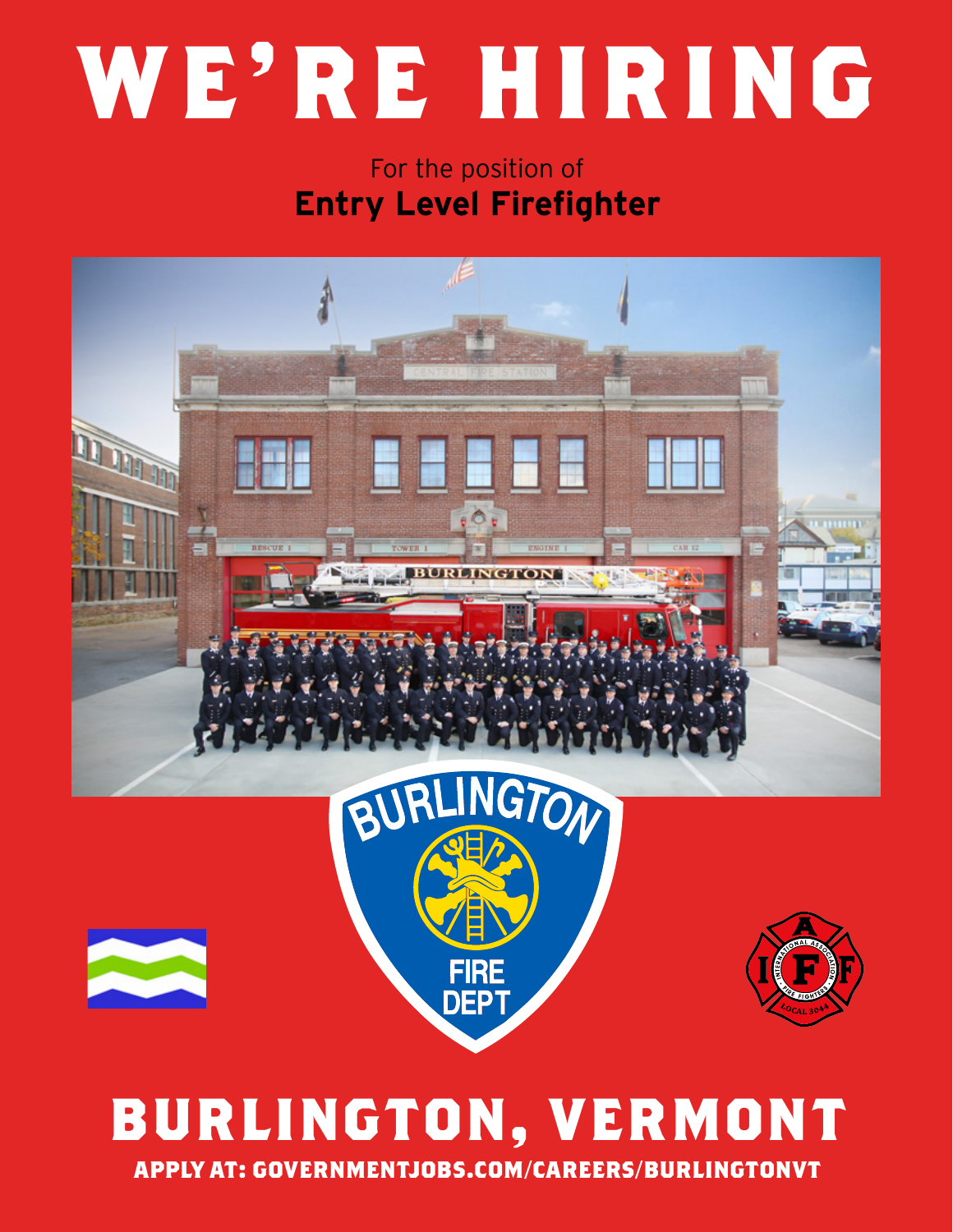

## **BURLINGTON – A GREAT CITY IN A GREAT STATE**

#1 Best Place to Raise a Family Men's Health Magazine #2 of 10 Great Places to Live Kiplinger's Personal Finance #3 Top 10 Downtowns Livability.com Magazine Top 10 Cities for Outdoor Recreation outside Magazine

Prettiest Town in America Forbes Magazine Top 100 Places to Live in America RelocateAmerica.com Healthiest City in the USA US Centers for Disease Control & Prevention #1 Best State to Live in America CNBC 2018

Coronavirus in the U.S.: Vermont Ranks #1 State in Lowest Total Cases nytimes.com January 2021

#### **What makes Burlington unique?**

We are Vermont's largest city with a unique blend of charm, culture, nature, and outdoor activities. The bustling Church Street Marketplace offers tons of dining, shopping and nightlife options. The beautiful Waterfront offers endless recreation with parks, beaches, bike paths, watersports, festivals and concerts. The diverse population we serve is passionate and engaged with their community. Local businesses and industries are flourishing and thriving. From the spine of the Green Mountains to the shores of Lake Champlain with the Adirondacks as a backdrop... Vermont's postcard worthy scenery is all around us.

#### **Learn more about the Burlington Fire Department by visiting our websites and social media platforms}**

- burlingtonvt.gov
- burlingtonvt.gov/fire
- facebook.com/Btvfire/
- instagram.com/btvfire/

We have a traditional chain of command structure with approximately 92 members working from five Fire Stations geographically spread throughout the city.

We provide 911 response to a wide variety of emergencies. Here is our call breakdown for fiscal year 2020:

| <b>Total Incident Responses</b>       | 8134 |  |
|---------------------------------------|------|--|
| • Rescues and Medical Emergencies     | 5555 |  |
| • False Alarms & False Calls          | 1176 |  |
| • Service Calls                       | 746  |  |
| • Good Intent Calls                   | 363  |  |
| • Hazardous Conditions                | 166  |  |
| $\cdot$ Fire Incidents                | 96   |  |
| • Overpressure, Rupture, Explosions   | 16   |  |
| • Special Incidents                   | 10   |  |
| • Severe Weather or Natural Disasters | 6    |  |



**BURLINGTON, VERMONT APPLY AT: GOVERNMENTJOBS.COM/CAREERS/BURLINGTONVT**

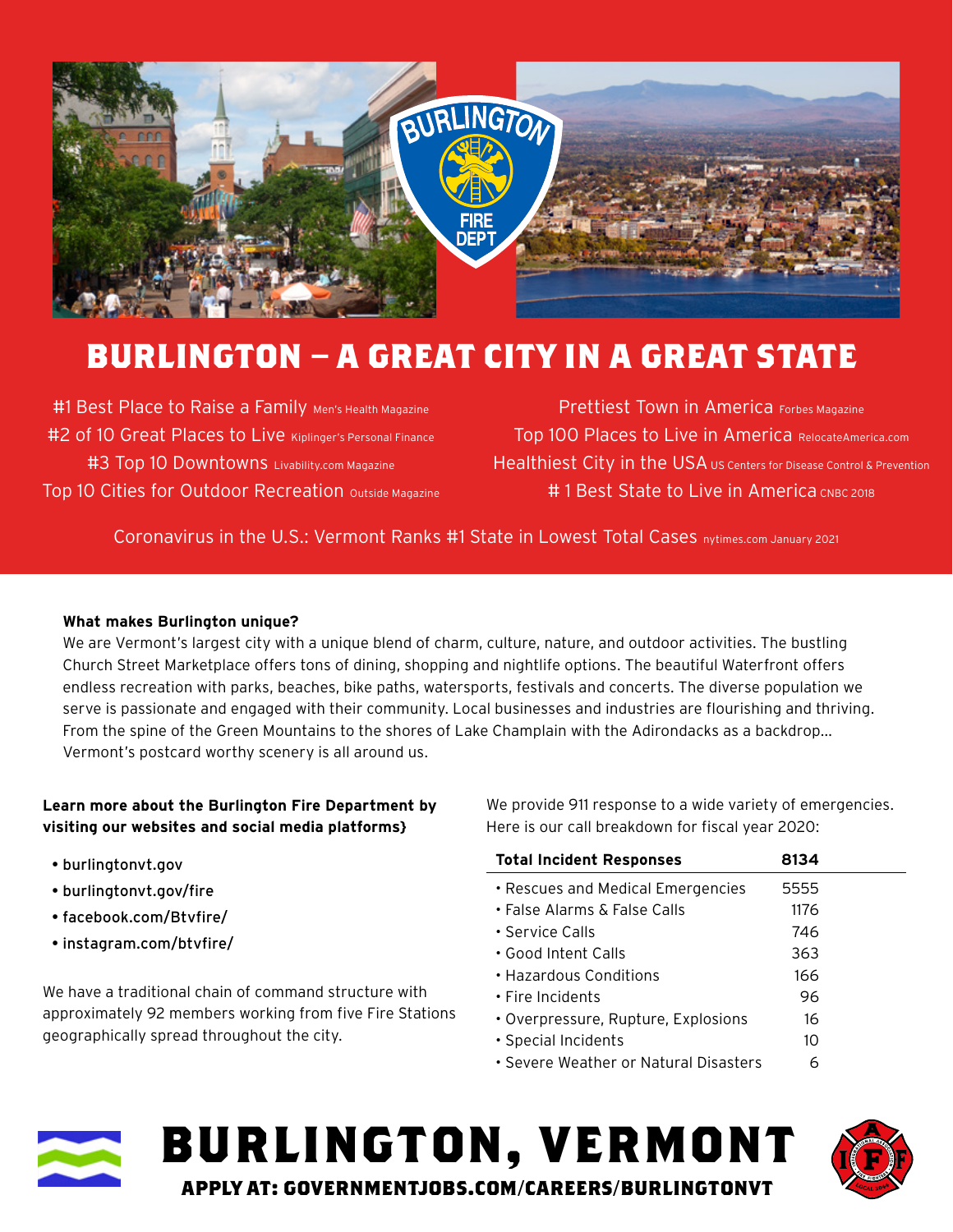

Position Title: Firefighter **Department: Fire** Department: Fire Reports to: Lieutenant or Captain Pay Grade: Basic, FFI or FFII

Exempt/Non-Exempt: Non-Exempt Union: Burlington Firefighters Association

#### City of Burlington Job Description

This position is responsible for performing fire suppression, emergency medical, hazardous materials, technical rescue, training and fire prevention activities.

#### Essential Job Functions:

(This section outlines the fundamental job functions that must be performed in this position. The "Qualifications/Basic Job Requirements" and the "Physical and Mental/Reasoning Requirements and Work Environment" state the underlying requirements that an employee must meet in order to perform these essential functions. In accordance with the Americans with Disabilities Act, reasonable accommodations may be made to qualified individuals with disabilities to perform the essential functions of the position.)

- Drive and operate fire and rescue equipment and vehicles; perform duties associated with fire suppression, emergency medical, hazardous materials, technical rescue, training and fire prevention activities.
- Maintain vehicles, equipment, station and grounds as assigned by duty officer; inspect for working order all equipment daily.
- Conduct fire safety inspections of assigned buildings.
- Participate in the cleaning, inspection, and replacement of tools and equipment.
- Participate in department training activities.
- Assist duty officer with daily and monthly reports as required.
- Complete all written forms and documentation as required.
- Maintain positive public relations; performs tours for educational groups and promote fire safety.
- Attend classes, seminars and workshops to maintain and improve job knowledge and skills.

#### Non-Essential Job Functions:

• Performs other duties as required.

#### Qualifications/Basic Job Requirements:

- High School diploma or equivalent.
- Valid driver's license is required.
- EMT Basic certification is required.
- Firefighter I certification is required within 12 months of appointment.
- Knowledge of firefighting techniques, equipment, and safety procedures.
- Knowledge of emergency medical services .
- Knowledge of city layout or streets and hydrant system; knowledge of buildings in district, including the presence of detection system and hazardous material.
- Ability to obtain a working knowledge of department policies and procedures.
- Ability to develop and maintain effective employee and public relations .